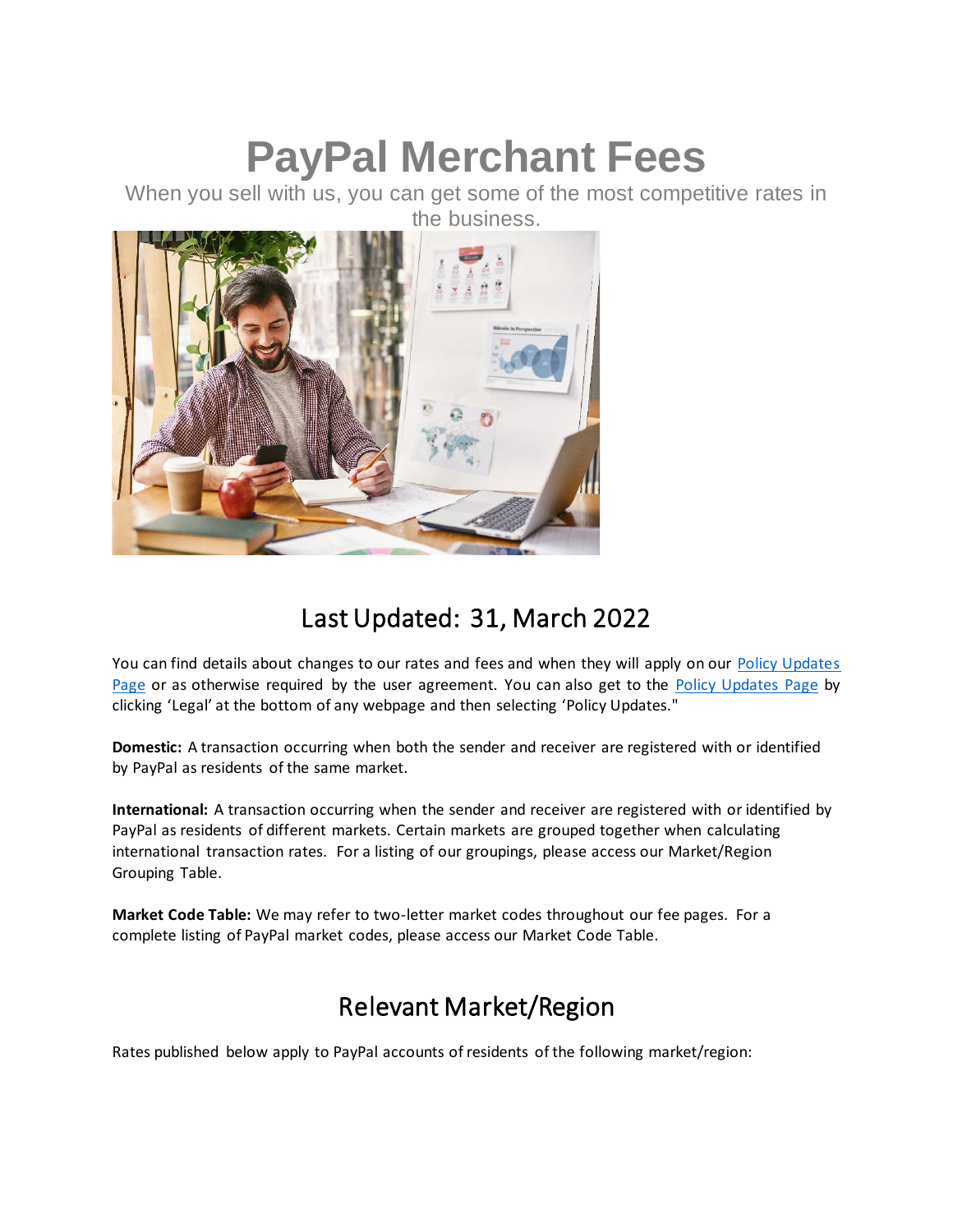### Market/Region list

<span id="page-1-2"></span>**United States (US)**

# Commercial Transaction Rates

When you accept th[e User Agreement](https://www.paypal.com/us/webapps/mpp/ua/useragreement-full?locale.x=en_US) to buy or sell goods or services or make any other commercial type of transaction, we call that a "commercial transaction".

### Standard rate for receiving domestic transactions

| Payment Type                                        | Rate                               |
|-----------------------------------------------------|------------------------------------|
| Alternative Payment Method (APM)                    | <b>APM Transaction Rates Apply</b> |
| Invoicing                                           | $3.49% + fixed fee$                |
| PayPal Checkout                                     | $3.49% + fixed fee$                |
| PayPal Guest Checkout                               | 3.49% + fixed fee                  |
| QR code Transactions - 10.01 USD and above          | $1.90% + fixed$ fixed fee          |
| QR code Transactions - 10.00 USD and below          | $2.40% + fixed$ fixed fee          |
| QR code Transactions through third party integrator | $2.29% + 0.09$ USD                 |
| Pay with Venmo                                      | $3.49% + fixed fee$                |
| Send/Receive Money for Goods and Services           | $2.89% + fixed fee$                |
| <b>Standard Credit and Debit Card Payments</b>      | $2.99% + fixed fee$                |
| All Other Commercial Transactions                   | $3.49% + fixed$ fixed fee          |

#### Receiving international transactions

The fee for receiving domestic transactions applies plus the additional percentage-based fee for [international commercial transactions.](#page-1-1)

## <span id="page-1-1"></span>Additional percentage-based fee for international commercial transactions

| -<br>'vpe<br>'avment                     | Rate          |
|------------------------------------------|---------------|
| All<br><b>Transactions</b><br>Commercial | 1.50%<br>____ |

### <span id="page-1-0"></span>Fixed fee for commercial transactions (based on currency received)

| Currency          | Fee        | Currency           | Fee       |
|-------------------|------------|--------------------|-----------|
| Australian dollar | 0.59 AUD   | New Taiwan dollar  | 14.00 TWD |
| Brazilian real    | 2.90 BRL   | New Zealand dollar | 0.69 NZD  |
| Canadian dollar   | 0.59 CAD   | Norwegian krone    | 3.90 NOK  |
| Czech koruna      | 9.00 CZK   | Philippine peso    | 25.00 PHP |
| Danish krone      | 2.90 DKK   | Polish zloty       | 1.89 PLN  |
| Euro              | 0.39 EUR   | Russian ruble      | 39.00 RUB |
| Hong Kong dollar  | 3.79 HKD   | Singapore dollar   | 0.69 SGD  |
| Hungarian forint  | 149.00 HUF | Swedish krona      | 4.09 SEK  |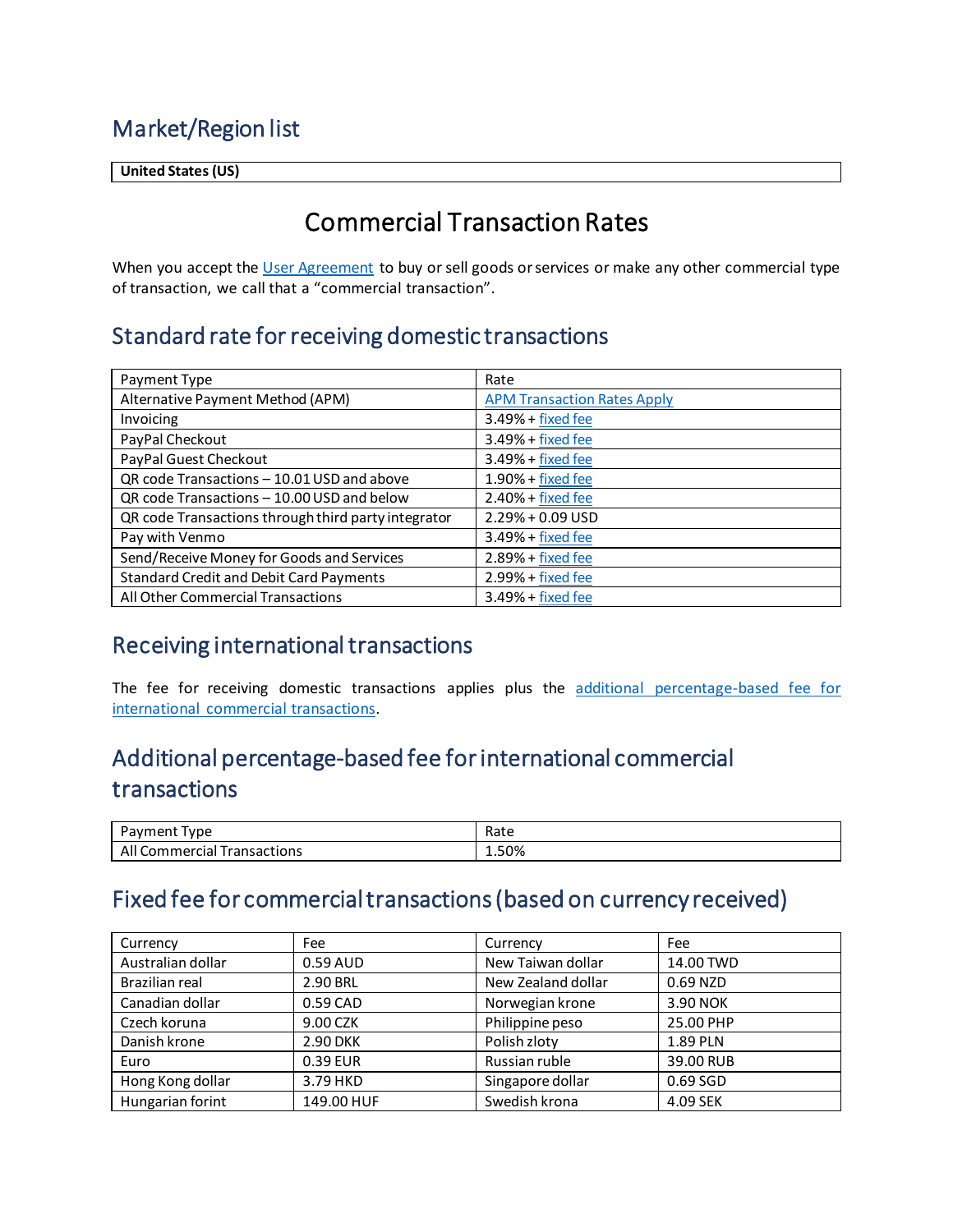| Israeli new shekel | 1.60 ILS  | Swiss franc        | 0.49 CHF  |
|--------------------|-----------|--------------------|-----------|
| Japanese ven       | 49.00 JPY | Thai baht          | 15.00 THB |
| Malaysian ringgit  | 2.00 MYR  | UK pounds sterling | 0.39 GBP  |
| Mexican peso       | 9.00 MXN  | US dollar          | 0.49 USD  |

# <span id="page-2-0"></span>Fixed fee for QR code transactions 10.01 USD and above (based on currency received)

| Currency           | Fee        | Currency           | Fee             |
|--------------------|------------|--------------------|-----------------|
| Australian dollar  | 0.10 AUD   | New Taiwan dollar  | 3.00 TWD        |
| Brazilian real     | 0.20 BRL   | New Zealand dollar | 0.15 NZD        |
| Canadian dollar    | $0.10$ CAD | Norwegian krone    | <b>1.00 NOK</b> |
| Czech koruna       | 3.00 CZK   | Philippine peso    | 5.00 PHP        |
| Danish krone       | 0.70 DKK   | Polish zloty       | 0.50 PLN        |
| Euro               | 0.10 EUR   | Russian ruble      | 3.00 RUB        |
| Hong Kong dollar   | 0.80 HKD   | Singapore dollar   | $0.20$ SGD      |
| Hungarian forint   | 30.00 HUF  | Swedish krona      | 1.00 SEK        |
| Israeli new shekel | 0.40 ILS   | Swiss franc        | 0.10 CHF        |
| Japanese yen       | 12.00 JPY  | Thai baht          | 4.00 THB        |
| Malaysian ringgit  | 0.70 MYR   | UK pounds sterling | $0.10$ GBP      |
| Mexican peso       | 2.00 MXN   | US dollar          | 0.10 USD        |

# <span id="page-2-1"></span>Fixed fee for QR code transactions 10.00 USD and below (based on currency received)

| Currency           | Fee       | Currency           | Fee             |
|--------------------|-----------|--------------------|-----------------|
| Australian dollar  | 0.05 AUD  | New Taiwan dollar  | 2.00 TWD        |
| Brazilian real     | 0.10 BRL  | New Zealand dollar | 0.08 NZD        |
| Canadian dollar    | 0.05 CAD  | Norwegian krone    | 0.47 NOK        |
| Czech koruna       | 1.50 CZK  | Philippine peso    | 2.50 PHP        |
| Danish krone       | 0.35 DKK  | Polish zloty       | 0.23 PLN        |
| Euro               | 0.05 EUR  | Russian ruble      | <b>1.50 RUB</b> |
| Hong Kong dollar   | 0.39 HKD  | Singapore dollar   | 0.08 SGD        |
| Hungarian forint   | 15.00 HUF | Swedish krona      | 0.50 SEK        |
| Israeli new shekel | 0.20 ILS  | Swiss franc        | 0.05 CHF        |
| Japanese yen       | 6.00 JPY  | Thai baht          | 1.80 THB        |
| Malaysian ringgit  | 0.20 MYR  | UK pounds sterling | 0.05 GBP        |
| Mexican peso       | 0.55 MXN  | US dollar          | 0.05 USD        |

# Donation Transaction Rates

When you accept the [User Agreement](https://www.paypal.com/us/webapps/mpp/ua/useragreement-full?locale.x=en_US) or th[e Generosity Network Terms and Conditions](https://www.paypal.com/us/webapps/mpp/ua/generositynetwork-tnc?locale.x=en_US) to send or receive funds (using one of the payment types listed below), we call that a "donation". Funds sent or received through other products or services (not set out below) are not "donations" eligible for donations pricing. In such cases the applicable transaction rates will apply and will be subject to the fees disclosed for such products or services on the applicable fees page.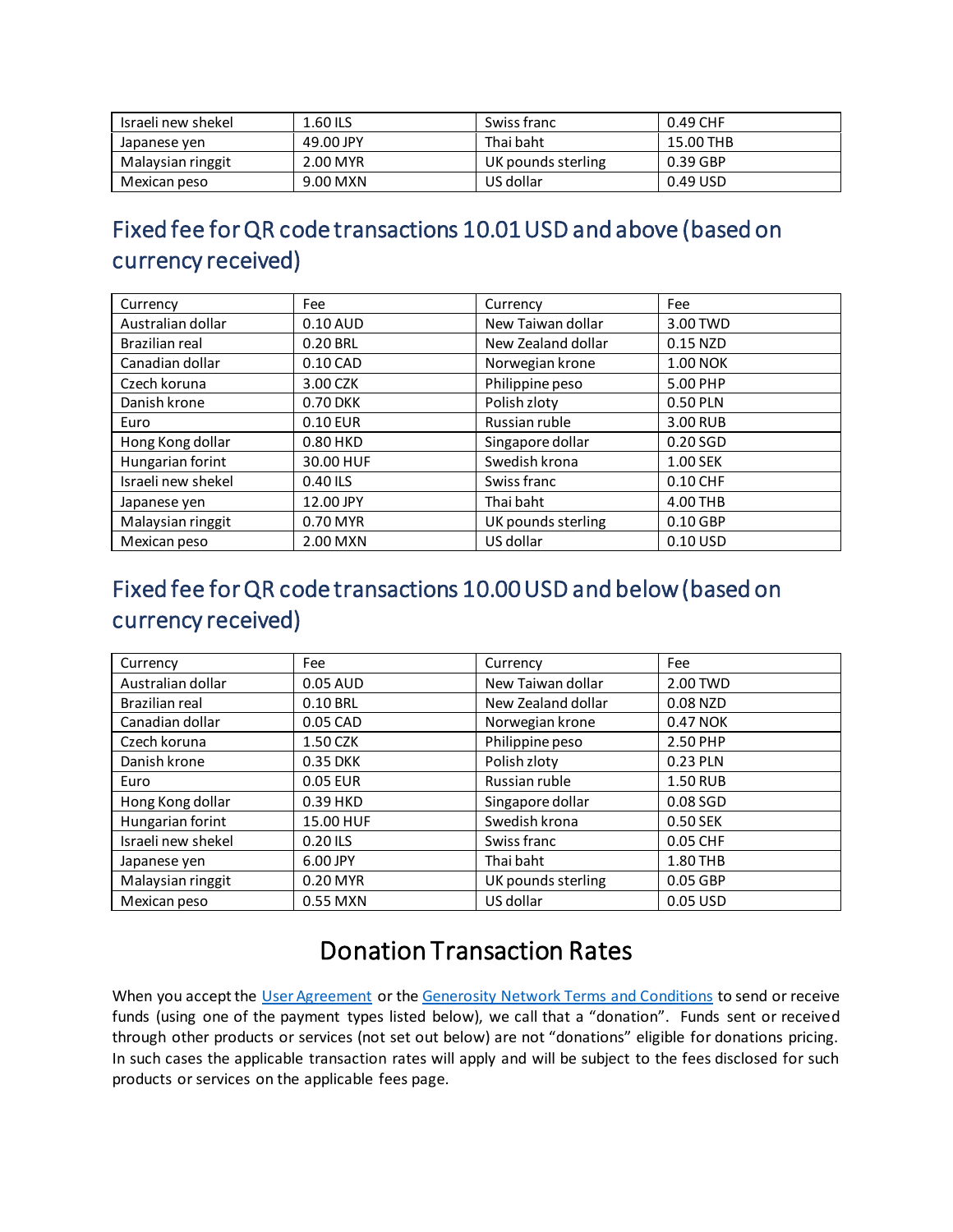### Standard rate for receiving domestic donations

| Payment Type                  | Rate                      |
|-------------------------------|---------------------------|
| Donate Button                 | $2.89% + fixed$ fixed fee |
| Generosity Network            | $2.89%$ + fixed fee       |
| PayPal Checkout for Donations | $2.89% + fixed$ fixed fee |

#### Receiving international donations

The fee for receiving domestic donations applies plus the additional percentage-based fee for [international donations.](#page-3-0)

### <span id="page-3-0"></span>Additional percentage-based fee for international donations

| -<br>vment<br>'vpe<br>$\overline{\phantom{a}}$<br>пv | י ב∼י<br>nale |
|------------------------------------------------------|---------------|
| ations<br>ΔI<br>Dona <sup>.</sup><br>nıı             | 1.50%         |

#### Fixed fee for donations (based on currency received)

| Currency           | Fee        | Currency           | Fee       |
|--------------------|------------|--------------------|-----------|
| Australian dollar  | 0.59 AUD   | New Taiwan dollar  | 14.00 TWD |
| Brazilian real     | 2.90 BRL   | New Zealand dollar | 0.69 NZD  |
| Canadian dollar    | 0.59 CAD   | Norwegian krone    | 3.90 NOK  |
| Czech koruna       | 9.00 CZK   | Philippine peso    | 25.00 PHP |
| Danish krone       | 2.90 DKK   | Polish zloty       | 1.89 PLN  |
| Euro               | 0.39 EUR   | Russian ruble      | 39.00 RUB |
| Hong Kong dollar   | 3.79 HKD   | Singapore dollar   | 0.69 SGD  |
| Hungarian forint   | 149.00 HUF | Swedish krona      | 4.09 SEK  |
| Israeli new shekel | 1.60 ILS   | Swiss franc        | 0.49 CHF  |
| Japanese yen       | 49.00 JPY  | Thai baht          | 15.00 THB |
| Malaysian ringgit  | 2.00 MYR   | UK pounds sterling | 0.39 GBP  |
| Mexican peso       | 9.00 MXN   | US dollar          | 0.49 USD  |

# Charity Transaction Rates

Charity transaction rates are subject to application and pre-approval by PayPal. Once approved by PayPal, these rates will apply to certain transactions received in your PayPal account. Any reference to "fixed fee" means the fixed fee for charity transactions.

### Receiving domestic charity transactions

| 'vpe<br>טושα∨           | Rate                              |
|-------------------------|-----------------------------------|
| Charity<br>Transactions | . .<br>1.99%<br>tee<br>$\sqrt{ }$ |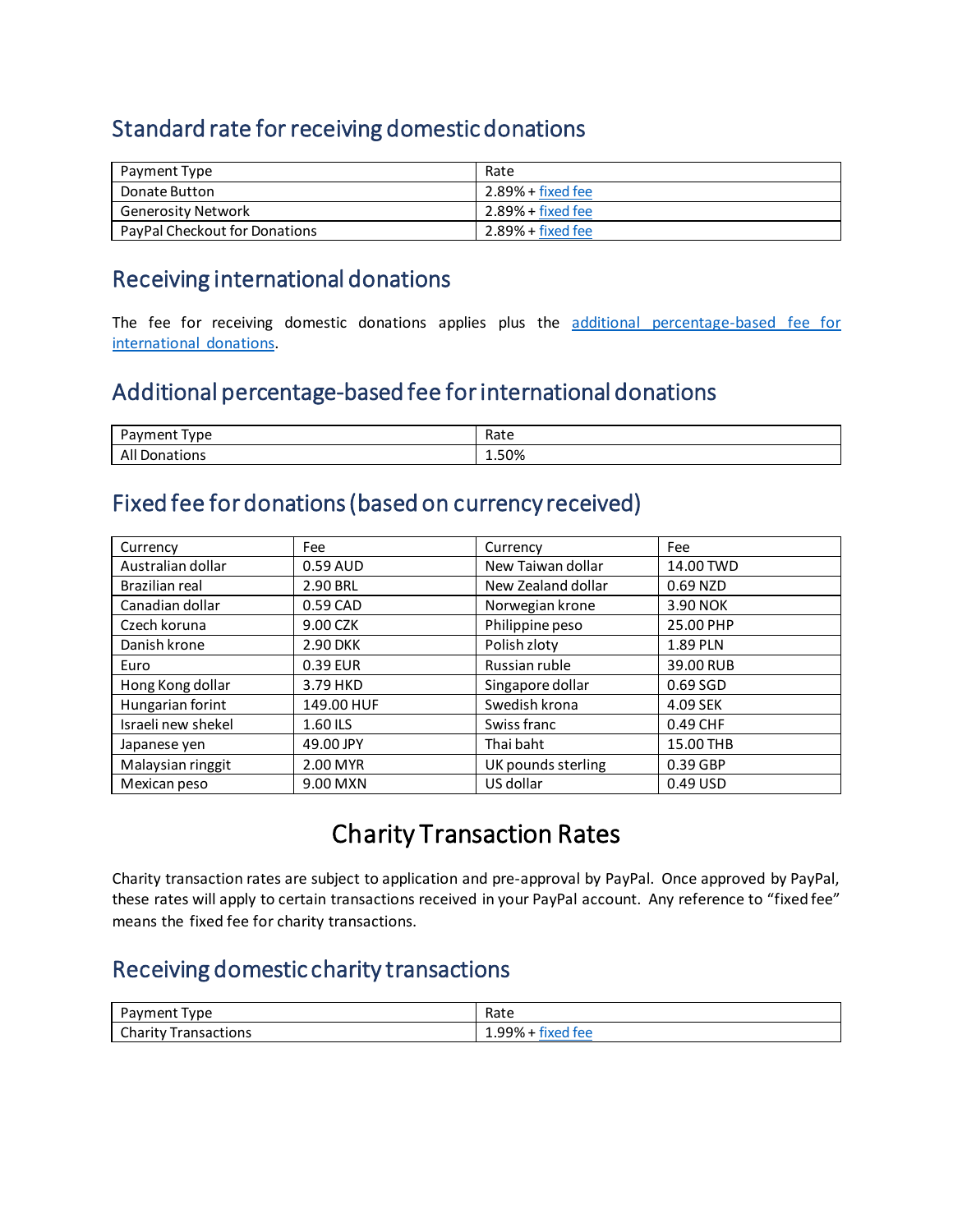### Receiving international charity transactions

The fee for receiving domestic charity transactions applies plus the additional percentage-based fee for [international charity](#page-4-2) transactions.

#### <span id="page-4-2"></span>Additional percentage-based fee for international charity transactions

| nnc<br>'IC.<br><b>- </b><br>. .                                        | Rate  |
|------------------------------------------------------------------------|-------|
| $\sim$<br>$\cdots$<br>uons<br>$\overline{\mathbf{u}}$<br>ימי<br>$\sim$ | 1.50% |

### <span id="page-4-1"></span>Fixed fee for charity transactions (based on currency received)

| Currency           | Fee        | Currency           | Fee        |
|--------------------|------------|--------------------|------------|
| Australian dollar  | 0.59 AUD   | New Taiwan dollar  | 14.00 TWD  |
| Brazilian real     | 2.90 BRL   | New Zealand dollar | 0.69 NZD   |
| Canadian dollar    | 0.59 CAD   | Norwegian krone    | 3.90 NOK   |
| Czech koruna       | 9.00 CZK   | Philippine peso    | 25.00 PHP  |
| Danish krone       | 2.90 DKK   | Polish zloty       | 1.89 PLN   |
| Euro               | 0.39 EUR   | Russian ruble      | 39.00 RUB  |
| Hong Kong dollar   | 3.79 HKD   | Singapore dollar   | $0.69$ SGD |
| Hungarian forint   | 149.00 HUF | Swedish krona      | 4.09 SEK   |
| Israeli new shekel | 1.60 ILS   | Swiss franc        | 0.49 CHF   |
| Japanese yen       | 49.00 JPY  | Thai baht          | 15.00 THB  |
| Malaysian ringgit  | 2.00 MYR   | UK pounds sterling | 0.39 GBP   |
| Mexican peso       | 9.00 MXN   | US dollar          | 0.49 USD   |

### Alternative Payment Method Rates

<span id="page-4-0"></span>We may allow your customers to choose any of the alternative payment methods (APMs) listed in our [APM agreement](https://www.paypal.com/us/webapps/mpp/ua/apm-tnc?locale.x=en_US) at checkout to pay you for purchases.

For a complete listing of the APMs we support, please see  $\Delta n$ nex 1 of the APM agreement. You must accept the terms of the **APM** agreement before receiving APM payments.

#### Standard rate for receiving domestic transactions

| vne<br>avmei | Rate           |
|--------------|----------------|
| APM)         | 0 <sub>0</sub> |
| Method       | tor            |
| - Payment    | 70 °           |
| native       | .              |
| ∼            | $\cdots$       |

#### Receiving international transactions

The fee for receiving domestic transactions applies plus the [additional percentage-based fee for](#page-1-1)  [international transactions.](#page-1-1)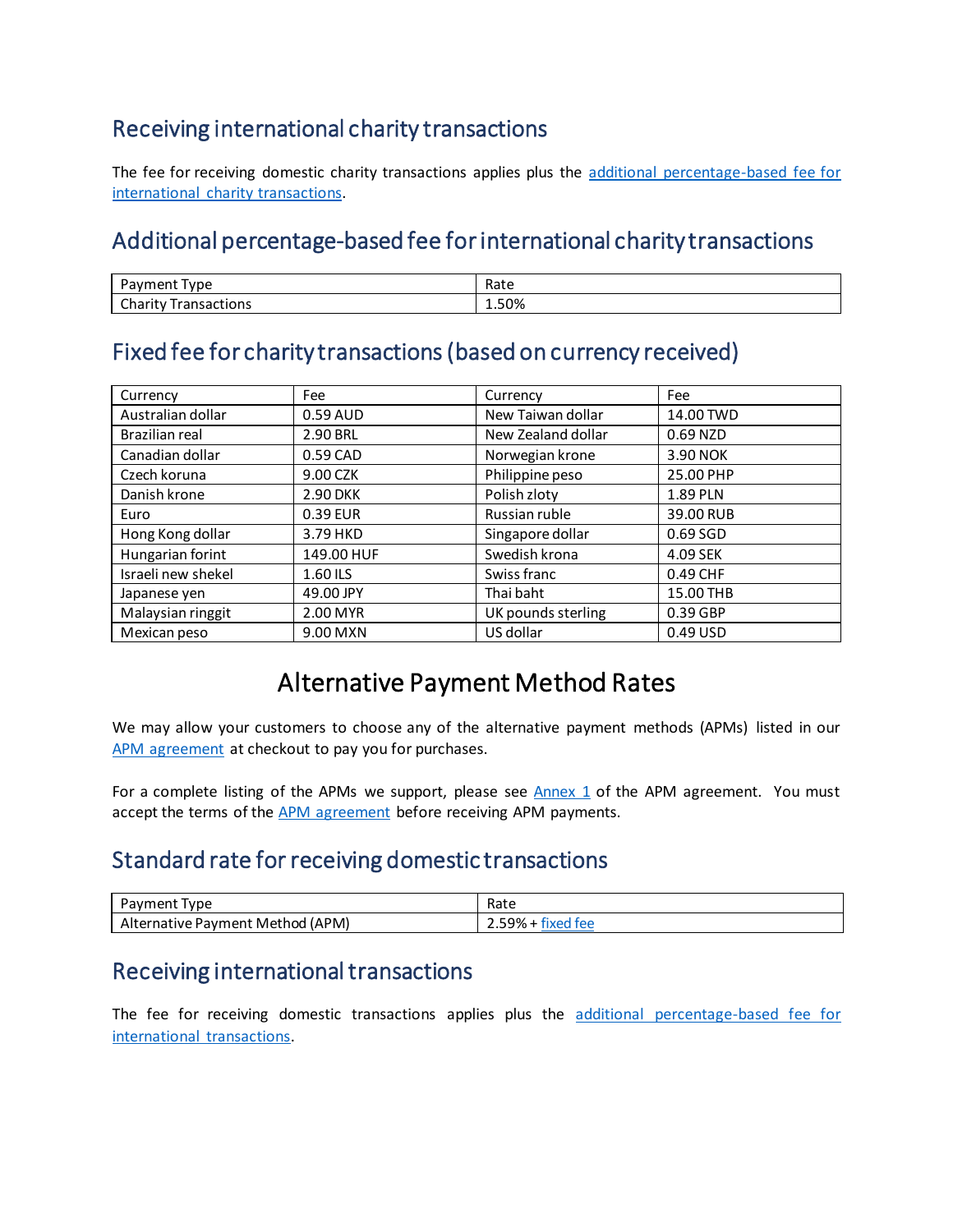### Additional percentage-based fee for international APM transactions

| Payment<br><b>vpe</b>               | Rate |
|-------------------------------------|------|
| (APM)<br>ternative Pavment Method ( | 50%. |

#### <span id="page-5-0"></span>Fixed fee for APM transactions (based on currency received)

| Currency           | Fee        | Currency           | Fee        |
|--------------------|------------|--------------------|------------|
| Australian dollar  | 0.59 AUD   | New Taiwan dollar  | 14.00 TWD  |
| Brazilian real     | 2.90 BRL   | New Zealand dollar | 0.69 NZD   |
| Canadian dollar    | 0.59 CAD   | Norwegian krone    | 3.90 NOK   |
| Czech koruna       | 9.00 CZK   | Philippine peso    | 25.00 PHP  |
| Danish krone       | 2.90 DKK   | Polish zloty       | 1.89 PLN   |
| Euro               | 0.39 EUR   | Russian ruble      | 39.00 RUB  |
| Hong Kong dollar   | 3.79 HKD   | Singapore dollar   | $0.69$ SGD |
| Hungarian forint   | 149.00 HUF | Swedish krona      | 4.09 SEK   |
| Israeli new shekel | 1.60 ILS   | Swiss franc        | 0.49 CHF   |
| Japanese yen       | 49.00 JPY  | Thai baht          | 15.00 THB  |
| Malaysian ringgit  | 2.00 MYR   | UK pounds sterling | 0.39 GBP   |
| Mexican peso       | 9.00 MXN   | US dollar          | 0.49 USD   |

# PayPal Balance

PayPal offers a balance holding account commonly referred to as PayPal Balance.

For more information and a complete listing of fees associated, please refer to the [PayPal Balance](https://www.paypal.com/us/webapps/mpp/ua/cashagreement-full?locale.x=en_US) Terms [and Conditions.](https://www.paypal.com/us/webapps/mpp/ua/cashagreement-full?locale.x=en_US)

# PayPal Here Rates

Our PayPal Here solution is ideal for getting you paid while on the go or bringing the checkout experience directly to your customer anywhere or at any time.

Use of PayPal Here is subject to eligibility, application, approval by PayPal and your acceptance of the terms of the [PayPal Here agreement.](https://www.paypal.com/us/webapps/mpp/ua/paypalhereterms-full?locale.x=en_US) 

#### Standard rate for receiving transactions using PayPal Here

| Payment Type                     | Rate                       |
|----------------------------------|----------------------------|
| <b>Card Present Transactions</b> | 2.70%                      |
| <b>Keved Transactions</b>        | $3.50\% + fixed$ fixed fee |
| PayPal Transactions (In Store)   | 2.70%                      |
| QR code Transactions             | 2.70%                      |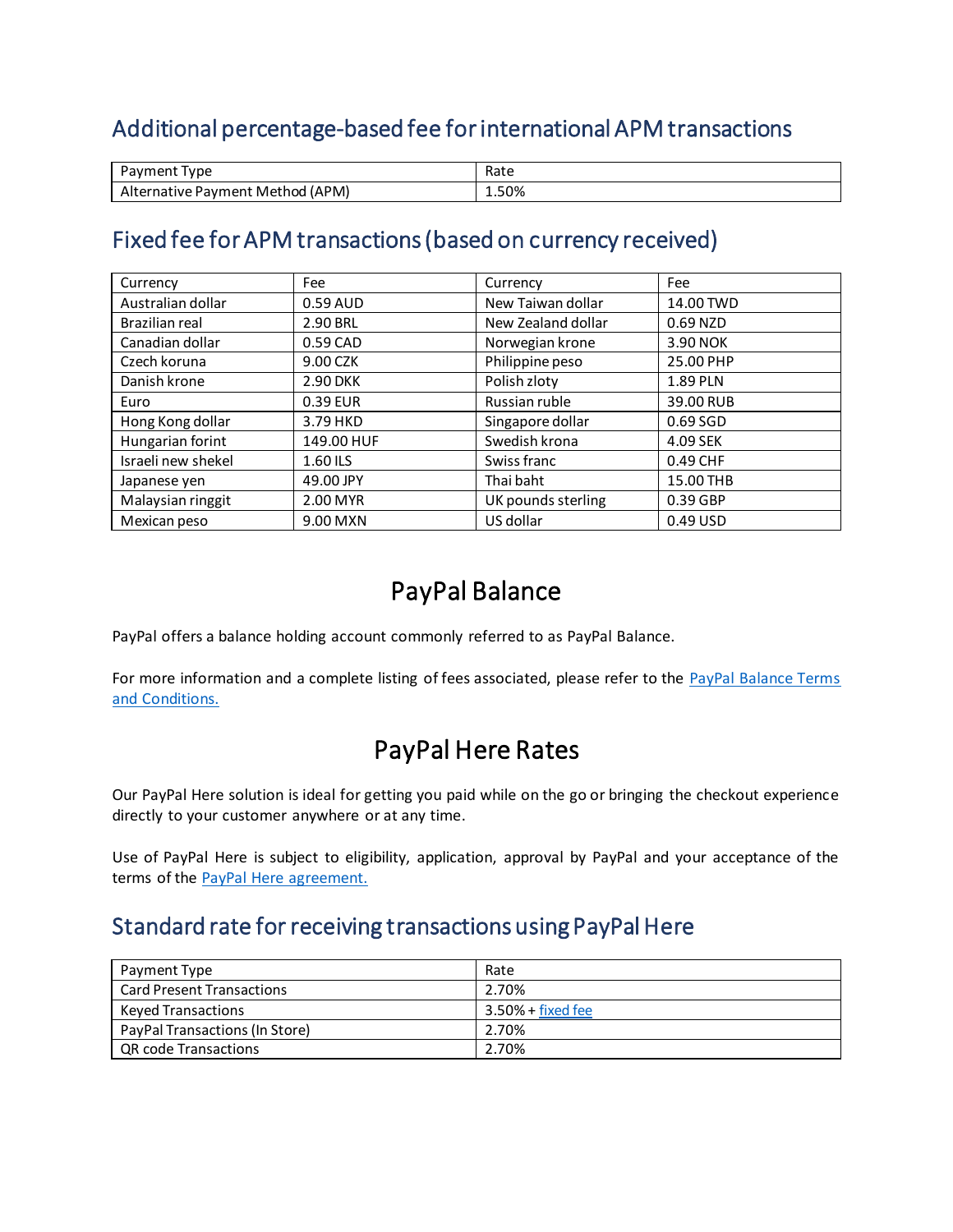### Receiving international transactions using PayPal Here

The fee for receiving domestic PayPal Here transactions applies plus the additional percentage-based fee [for international PayPal Here](#page-6-1) transactions.

# <span id="page-6-1"></span>Additional percentage-based fee for international PayPal Here transactions

| 'vpe<br>avmer                                               | Rate  |
|-------------------------------------------------------------|-------|
| PavPa<br><b>Here</b><br><b>Transactions</b><br>″⊿ '<br>Ali. | 1.50% |

### Charity rates for receiving transactions using PayPal Here

Subject to eligibility, application and approval by PayPal. PayPal may evaluate applications on a case-bycase basis, including, without limitation on the following criteria: qualifying monthly sales volume, size of average shopping cart and an account in good standing. See our [PayPal Here agreement](https://www.paypal.com/us/webapps/mpp/ua/paypalhereterms-full?locale.x=en_US) for more details.

| Payment Type                     | Rate                       |
|----------------------------------|----------------------------|
| <b>Card Present Transactions</b> | 2.70%                      |
| <b>Keved Transactions</b>        | $3.50\% + fixed$ fixed fee |
| PayPal Transactions (In Store)   | 2.70%                      |
| QR code Transactions             | 2.70%                      |

### Charity rate for receiving international transactions using PayPal Here

The fee for receiving domestic charity PayPal Here transactions applies plus the [additional percentage](#page-6-2)[based fee for international charity PayPal Here](#page-6-2) transactions.

# <span id="page-6-2"></span>Additional percentage-based fee for international charity PayPal Here transactions

| 'vpe<br>'avment                               | Rate |
|-----------------------------------------------|------|
| Charity PayPal<br>Alı<br>Here<br>Fransactions | 30%، |

### <span id="page-6-0"></span>Fixed fee for PayPal Here transactions (based on currency received)

| Currency          | Fee       | Currency           | Fee       |
|-------------------|-----------|--------------------|-----------|
| Australian dollar | 0.30 AUD  | New Taiwan dollar  | 10.00 TWD |
| Brazilian real    | 0.60 BRL  | New Zealand dollar | 0.45 NZD  |
| Canadian dollar   | 0.15 CAD  | Norwegian krone    | 2.80 NOK  |
| Czech koruna      | 10.00 CZK | Philippine peso    | 15.00 PHP |
| Danish krone      | 2.60 DKK  | Polish zloty       | 1.35 PLN  |
| Euro              | 0.35 EUR  | Russian ruble      | 10.00 RUB |
| Hong Kong dollar  | 2.35 HKD  | Singapore dollar   | 0.50 SGD  |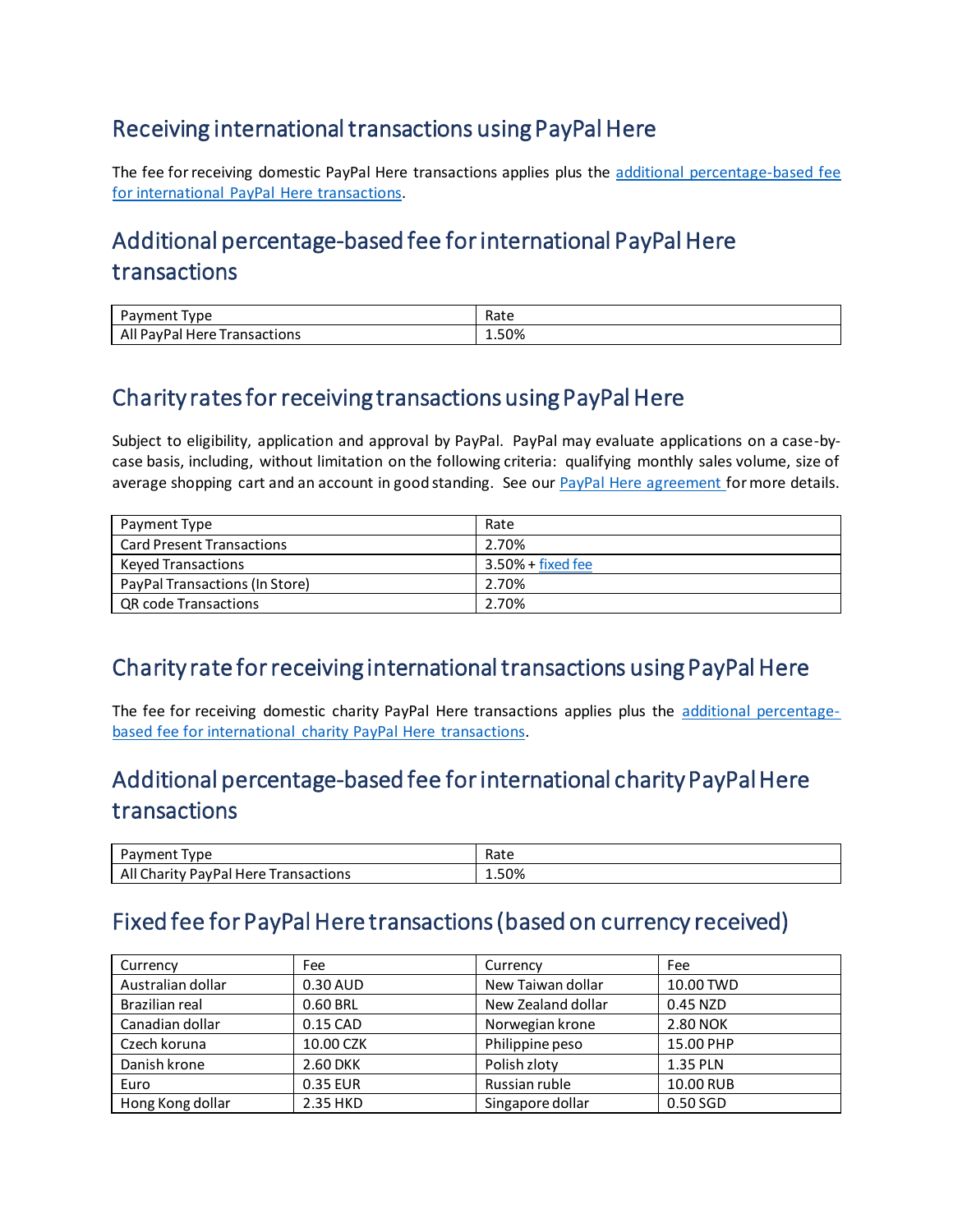| Hungarian forint   | 90.00 HUF  | Swedish krona      | 3.25 SEK   |
|--------------------|------------|--------------------|------------|
| Israeli new shekel | $1.20$ ILS | Swiss franc        | 0.55 CHF   |
| Japanese yen       | 40.00 JPY  | Thai baht          | 11.00 THB  |
| Malaysian ringgit  | 2.00 MYR   | UK pounds sterling | $0.20$ GBP |
| Mexican peso       | 4.00 MXN   | US dollar          | 0.15 USD   |

# PayPal Online Card Payment Services

Use of applicable Services is subject to eligibility, application, and approval by PayPal and your acceptance of the terms of the [PayPal Online Card Payment Services](file:///C:/Users/astohlman/Documents/2018%20LEGAL%20DOCS/FEES%20PAGES/Redesign%20Inventory%202019/•%09https:/www.paypal.com/us/webapps/mpp/ua/pocpsa-full%3flocale.x=en_US) Agreement. These rates will apply to the following payment types received using PayPal Online Card Payment Services.

Capitalized terms in this section are defined in the [PayPal Online Card Services](https://www.paypal.com/us/webapps/mpp/ua/pocpsa-full?locale.x=en_US) Agreement.

# Receiving domestic transactions using PayPal Online Card Payment **Services**

| Payment type                            | Rate                      |
|-----------------------------------------|---------------------------|
| Advanced Credit and Debit Card Payments | $2.59% + fixed$ fixed fee |
| Payments Advanced                       | $2.89% + fixed$ fixed fee |
| Payments Pro                            | $2.89% + fixed$ fixed fee |
| Virtual Terminal                        | $3.09% + fixed$ fixed fee |

### Receiving international transactions using PayPal Online Card Payment Services

The fee for receiving domestic PayPal Online Card Payment Services transactions applies plus the [additional percentage-based fee for international PayPal Online Card Payment Service](#page-7-0) transactions.

## <span id="page-7-0"></span>Additional percentage-based fee for international PayPal Online Card Payment Services transactions

| vpe<br>ment<br>avr                                                           | - Ratu |
|------------------------------------------------------------------------------|--------|
| All<br>Online Card<br>. Services i<br>Transactions<br>∵PavPal ∟<br>, Pavment | 1.50%  |

## Charity rates for receiving transactions using PayPal Online Card Payment Services

Subject to eligibility, application, and approval by PayPal. PayPal may evaluate applications on a case-bycase basis, including, without limitation, on the following criteria: qualifying monthly sales volume, size of average shopping cart, and an account in good standing. See our [PayPal Online Card Payment Services](file:///C:/Users/astohlman/Documents/2018%20LEGAL%20DOCS/FEES%20PAGES/Redesign%20Inventory%202019/•%09https:/www.paypal.com/us/webapps/mpp/ua/pocpsa-full%3flocale.x=en_US) [Agreement](file:///C:/Users/astohlman/Documents/2018%20LEGAL%20DOCS/FEES%20PAGES/Redesign%20Inventory%202019/•%09https:/www.paypal.com/us/webapps/mpp/ua/pocpsa-full%3flocale.x=en_US) for more details.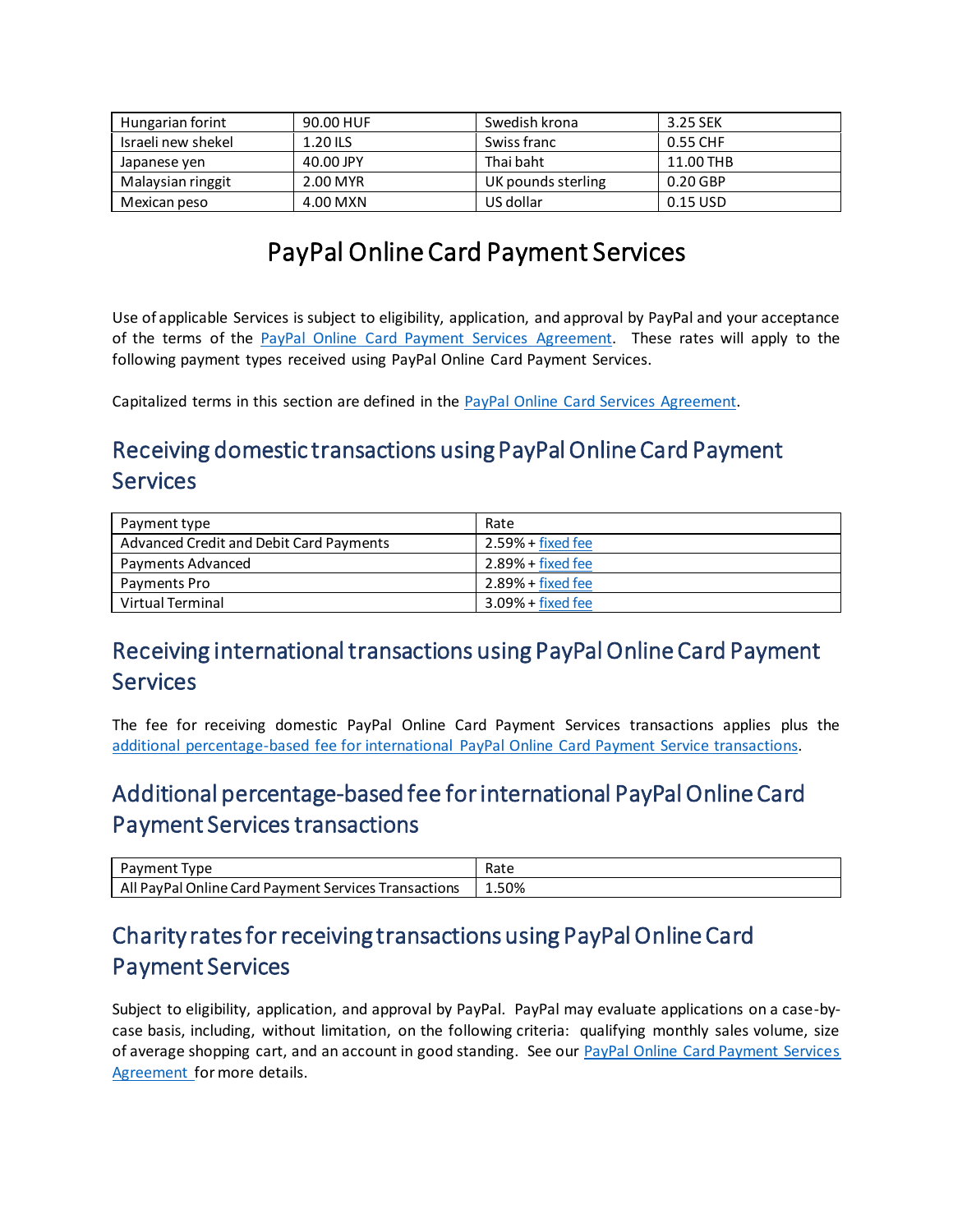| Payment Type     | Rate                      |
|------------------|---------------------------|
| Payments Pro     | $1.99%$ + fixed fee       |
| Virtual Terminal | $2.39% + fixed$ fixed fee |

# <span id="page-8-0"></span>Fixed fee for PayPal Online Card Payment Services transactions (based on currency received)

| Currency           | Fee        | Currency           | Fee       |
|--------------------|------------|--------------------|-----------|
| Australian dollar  | 0.59 AUD   | New Taiwan dollar  | 14.00 TWD |
| Brazilian real     | 2.90 BRL   | New Zealand dollar | 0.69 NZD  |
| Canadian dollar    | 0.59 CAD   | Norwegian krone    | 3.90 NOK  |
| Czech koruna       | 9.00 CZK   | Philippine peso    | 25.00 PHP |
| Danish krone       | 2.90 DKK   | Polish zloty       | 1.89 PLN  |
| Euro               | 0.39 EUR   | Russian ruble      | 39.00 RUB |
| Hong Kong dollar   | 3.79 HKD   | Singapore dollar   | 0.69 SGD  |
| Hungarian forint   | 149.00 HUF | Swedish krona      | 4.09 SEK  |
| Israeli new shekel | 1.60 ILS   | Swiss franc        | 0.49 CHF  |
| Japanese yen       | 49.00 JPY  | Thai baht          | 15.00 THB |
| Malaysian ringgit  | 2.00 MYR   | UK pounds sterling | 0.39 GBP  |
| Mexican peso       | 9.00 MXN   | US dollar          | 0.49 USD  |

# Other fees for using PayPal Online Card Payment Services

| Activity                              | Description                             | Fee                               |
|---------------------------------------|-----------------------------------------|-----------------------------------|
| <b>Account Monitoring Service</b>     | <b>Optional Service</b>                 | 29.95 USD set up fee<br>$\bullet$ |
|                                       |                                         | 19.95 USD per month               |
| <b>Advanced Fraud Management</b>      | <b>Optional Service</b>                 | 20.00 USD per month<br>$\bullet$  |
| <b>Filters</b>                        |                                         | 0.05 USD per transaction<br>٠     |
| <b>Advanced Fraud Protection</b>      | <b>Optional Service</b>                 | 10.00 USD per month<br>$\bullet$  |
| Services                              |                                         | 0.05 USD per transaction          |
| <b>Additional Risk Factors</b>        | If PayPal determines that your          | Up to 5.00% per transaction       |
|                                       | Account receives, or is likely to       |                                   |
|                                       | receive a disproportionately higher     |                                   |
|                                       | number of customer complaints,          |                                   |
|                                       | reversals, chargebacks, claims, or      |                                   |
|                                       | other indicators of a serious level     |                                   |
|                                       | of risk, PayPal may increase the        |                                   |
|                                       | percentage components of your           |                                   |
|                                       | Transaction Fees after giving you       |                                   |
|                                       | 30 days prior notice of the             |                                   |
|                                       | increase.                               |                                   |
| <b>Buyer Authentication Service</b>   | <b>Optional Service</b>                 | 10.00 USD per month               |
|                                       |                                         | 0.10 USD per transaction          |
| <b>Card Verification Transactions</b> | For each account verification           | 0.30 USD                          |
|                                       | request                                 |                                   |
| <b>Chargeback Protection Services</b> | <b>Chargeback Protection</b>            | 0.40% per transaction             |
|                                       | <b>Advanced Credit and Debit</b>        |                                   |
|                                       | Card Payments                           |                                   |
|                                       | <b>Effortless Chargeback Protection</b> | 0.60% per transaction             |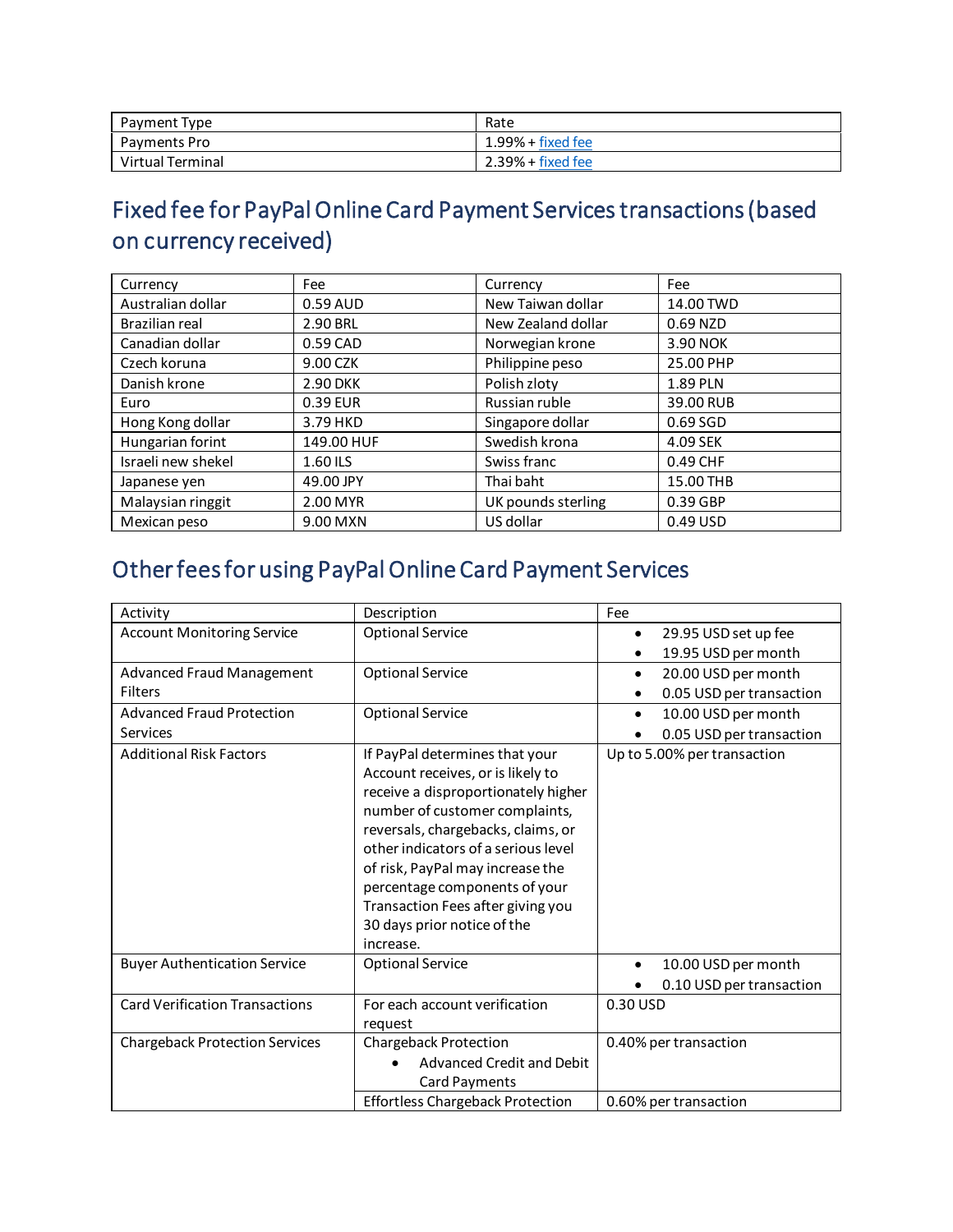|                                                        | Advanced Credit and Debit<br>Card Payments                                                                                                                                  |                       |
|--------------------------------------------------------|-----------------------------------------------------------------------------------------------------------------------------------------------------------------------------|-----------------------|
| Failure to implement Express<br>Checkout               | If you do not implement Express<br>Checkout as required, the<br>percentage components of your<br>Transaction Fees may increase<br>after giving you 30 days prior<br>notice. | 1.00% per transaction |
| <b>Monthly Fees</b>                                    | Advanced Credit and Debit Card<br>Payments                                                                                                                                  | No fee                |
|                                                        | Payments Advanced                                                                                                                                                           | 5.00 USD              |
|                                                        | Payments Pro                                                                                                                                                                | 30.00 USD             |
|                                                        | Payments Pro Payflow                                                                                                                                                        | 30.00 USD             |
|                                                        | <b>Virtual Terminal</b>                                                                                                                                                     | 30.00 USD             |
| <b>Recurring Billing</b>                               | <b>Optional Service</b>                                                                                                                                                     | 10.00 USD per month   |
| <b>Recurring Payment Tool</b>                          | <b>Optional Service</b>                                                                                                                                                     | 30.00 USD per month   |
| <b>Uncaptured Authorization</b><br><b>Transactions</b> | For each successful but uncaptured<br>authorization transaction.                                                                                                            | 0.30 USD              |

# Payflow Pro (Payment Gateway)

[Payflow Pro](https://www.paypal.com/us/webapps/mpp/payflow-payment-gateway?locale.x=en_US) gives you the flexibility to design a checkout page that matches your site's branding, and [Payflow Link](https://www.paypal.com/us/webapps/mpp/payflow-payment-gateway?locale.x=en_US) comes with a pre-built checkout template you embed right into your checkout page. With either, your customers can pay by credit card without leaving your site. For more information, please refer to the **Payflow Gateway Services Agreement**.

### Receiving transactions using Payflow

| Payment type             | Fee        |
|--------------------------|------------|
| Payflow Pro Transaction  | $0.10$ USD |
| Payflow Link Transaction | $0.10$ USD |

# Other fees for using Payflow

| Activity                         | Description                      | Fee        |
|----------------------------------|----------------------------------|------------|
| <b>Monthly Fees</b>              | Payflow Pro                      | 25.00 USD  |
|                                  | Payflow Link                     | No fee     |
| PayPal Recurring Billing Service | Payflow Pro                      | 10.00 USD  |
| (Monthly)                        | Payflow Link                     | 10.00 USD  |
| PayPal Fraud Protection Services | <b>Basic Package</b>             | No fee     |
| (Monthly)                        | Advanced Package                 | 10.00 USD  |
|                                  | Buyer Authentication +           | 10.00 USD  |
| PayPal Fraud Protection Services | <b>Basic Package</b>             | No fee     |
| (Monthly Excess Transaction Fee) | Advanced Package                 | 0.05 USD   |
|                                  | Buyer Authentication +           | $0.10$ USD |
|                                  | <b>Recurring Billing Service</b> | No fee     |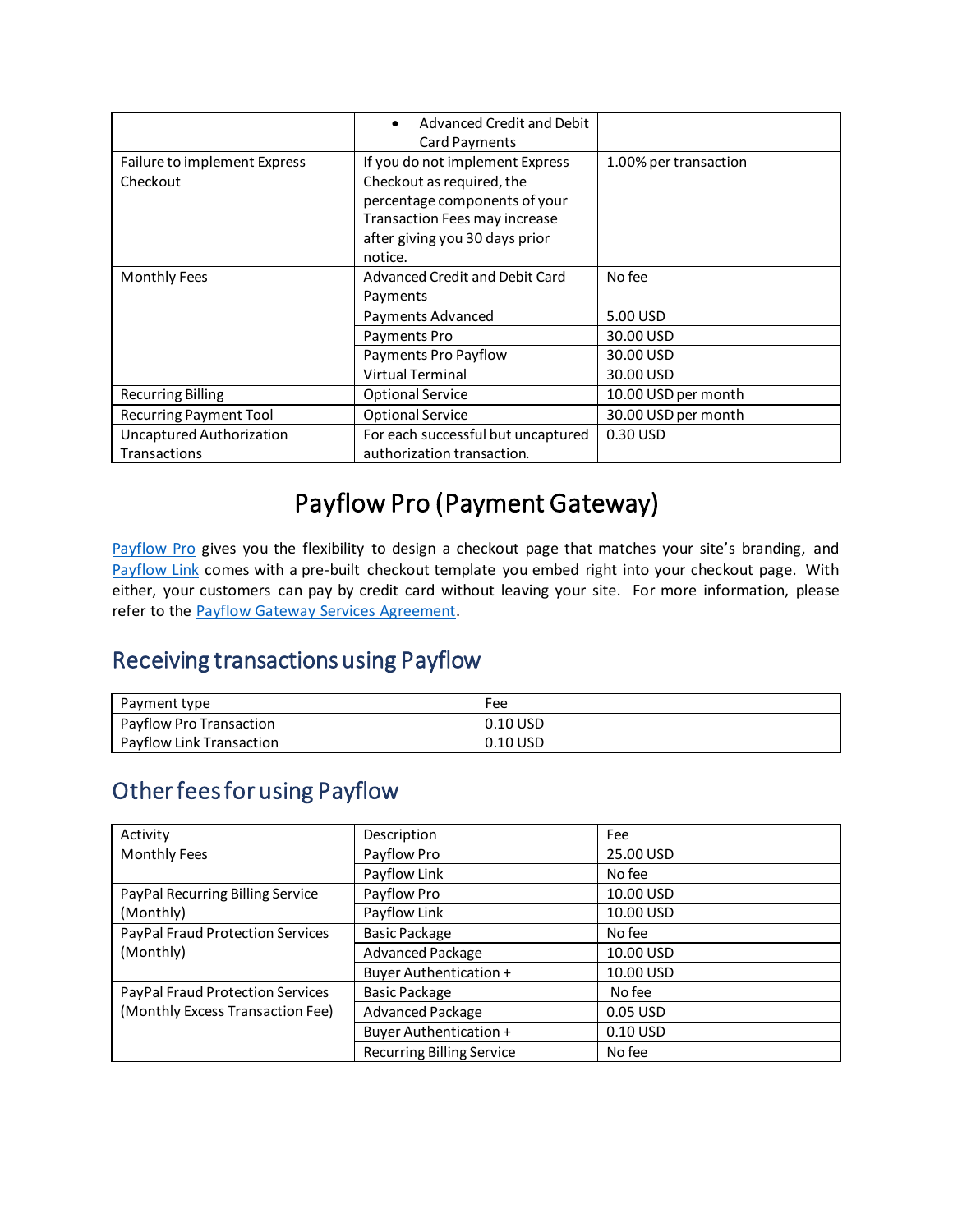# PayPal Zettle Rates

Use of PayPal Zettle is subject to eligibility, application, approval by PayPal and your acceptance of the terms of the [PayPal Zettle](https://www.paypal.com/us/webapps/mpp/ua/zettle-tnc) agreement. These rates will apply to the following payment types received using PayPal Zettle.

#### Standard rate for receiving transactions using PayPal Zettle

| Payment Type                     | Rate                |
|----------------------------------|---------------------|
| <b>Card Present Transactions</b> | 2.29% + 0.09 USD    |
| Keyed Transactions               | $3.49\% + 0.09$ USD |
| QR code Transactions             | $2.29\% + 0.09$ USD |

## PayPal Payouts

PayPal Payouts (which includes the service formerly known as Mass Pay) allows you to easily send payments to multiple recipients at once. We charge you a fee for each payment you send using PayPal Payouts. The fee is based on the type of payment and currency in which it is sent.

### Sending PayPal Payouts

| Transaction                  | Rate                                              |
|------------------------------|---------------------------------------------------|
| US                           | 2% of total transaction amount (not to exceed the |
|                              | maximum fee cap below)                            |
| US.                          | Flat Rate (see fee table below)                   |
| When using the Payouts API   |                                                   |
| International PayPal Payouts | 2% of total transaction amount (not to exceed the |
|                              | maximum fee cap below)                            |

### <span id="page-10-0"></span>Fee and maximum fee cap for PayPal Payouts

Based on payment currency:

| Currency           | US Maximum Fee Cap | $US -$ When using the | <b>International Maximum</b> |
|--------------------|--------------------|-----------------------|------------------------------|
|                    |                    | Payouts API Fee       | Fee Cap                      |
| Australian dollar  | 1.25 AUD           | 0.32 AUD              | 24.00 AUD                    |
| Brazilian real     | 2.00 BRL           | 0.50 BRL              | 40.00 BRL                    |
| Canadian dollar    | 1.25 CAD           | 0.32 CAD              | 24.00 CAD                    |
| Czech koruna       | 24.00 CZK          | 6.00 CZK              | 400.00 CZK                   |
| Danish krone       | 6.00 DKK           | <b>1.50 DKK</b>       | 120.00 DKK                   |
| Euro               | 0.85 EUR           | 0.22 EUR              | 16.00 EUR                    |
| Hong Kong dollar   | 7.00 HKD           | 1.75 HKD              | 160.00 HKD                   |
| Hungarian forint   | 210.00 HUF         | 53.00 HUF             | 6000.00 HUF                  |
| Israeli new shekel | 4.00 ILS           | 1.00 ILS              | 80.00 ILS                    |
| Japanese yen       | 120.00 JPY         | 30.00 JPY             | 2000.00 JPY                  |
| Malaysian ringgit  | 4.00 MYR           | Not Applicable        | 80.00 MYR                    |
| Mexican peso       | 11.00 MXN          | 2.75 MXN              | 300.00 MXN                   |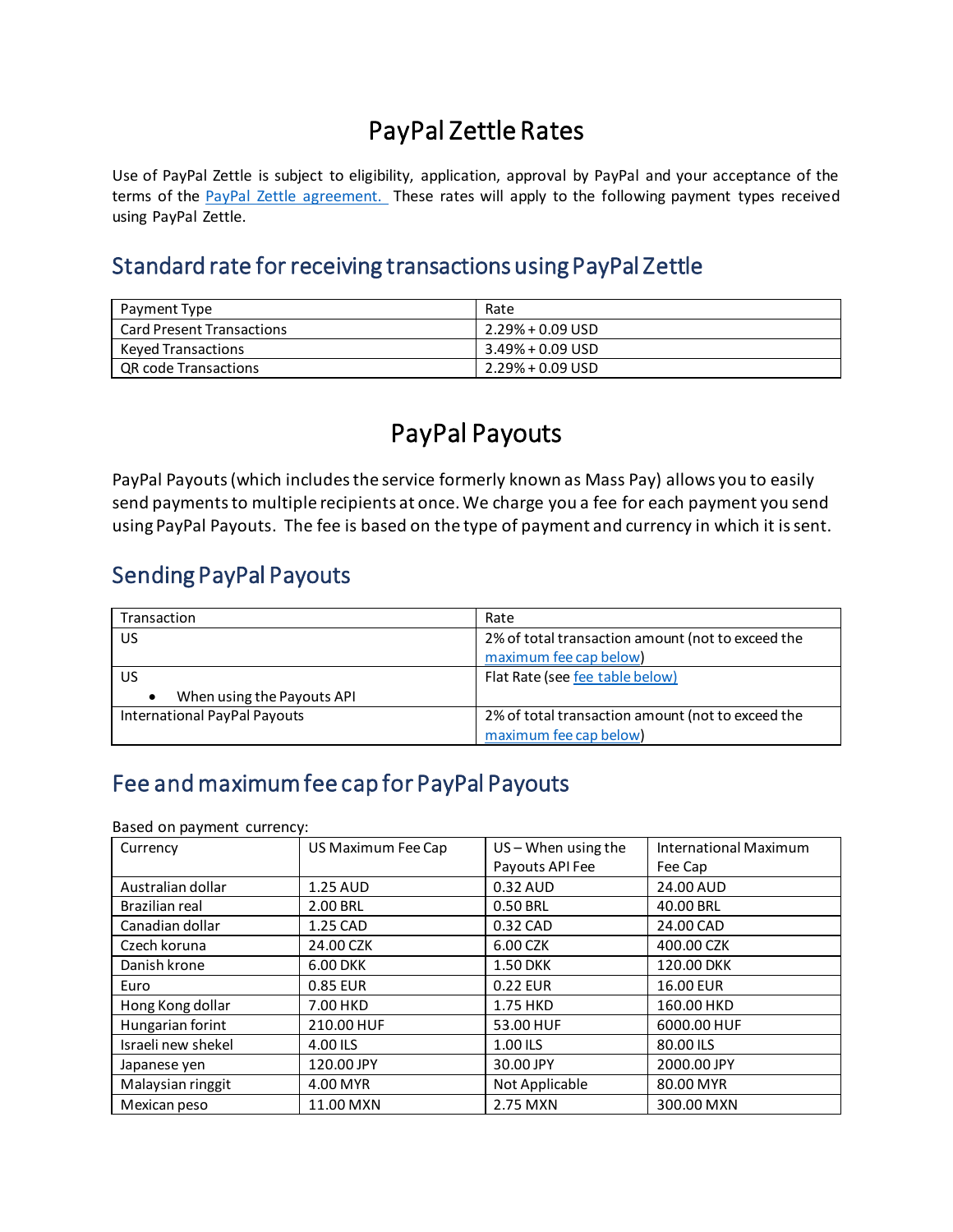| New Taiwan dollar  | 33.00 TWD | 8.00 TWD   | 800.00 TWD  |
|--------------------|-----------|------------|-------------|
| New Zealand dollar | 1.50 NZD  | 0.38 NZD   | 30.00 NZD   |
| Norwegian krone    | 6.75 NOK  | 1.70 NOK   | 120.00 NOK  |
| Philippine peso    | 50.00 PHP | 12.50 PHP  | 1000.00 PHP |
| Polish zloty       | 3.00 PLN  | 0.75 PLN   | 60.00 PLN   |
| Russian ruble      | 30.00 RUB | 60.00 RUB  | 600.00 RUB  |
| Singapore dollar   | 1.60 SGD  | $0.40$ SGD | 32.00 SGD   |
| Swedish krona      | 9.00 SEK  | 2.25 SEK   | 160.00 SEK  |
| Swiss franc        | 1.30 CHF  | 0.33 CHF   | 20.00 CHF   |
| Thai baht          | 36.00 THB | 9.00 THB   | 800.00 THB  |
| UK pounds sterling | 0.65 GBP  | 0.17 GBP   | 14.00 GBP   |
| US dollar          | 1.00 USD  | 0.25 USD   | 20.00 USD   |

### Micropayments

When you accept the [User Agreement,](https://www.paypal.com/us/webapps/mpp/ua/useragreement-full?locale.x=en_US) you may apply to receive Micropayments pricing for certain lower value transactions processed through your PayPal account. The rate below applies to both [Dynamic](https://www.paypal.com/us/webapps/mpp/ua/useragreement-full?locale.x=en_US#micropayments-fees) and Static [Micropayments.](https://www.paypal.com/us/webapps/mpp/ua/useragreement-full?locale.x=en_US#micropayments-fees)

#### Receiving domestic micropayments

| _<br>-<br>$\sim$<br>'vpe<br>11 C<br>. | $D \rightarrow +$<br>Rate |
|---------------------------------------|---------------------------|
| $\cdots$<br>υJ                        | ٬۵۵<br>tor<br>70<br>.     |

#### <span id="page-11-0"></span>Receiving international transactions

The fee for receiving domestic transactions applies plus the [additional percentage-based fee for](#page-1-1)  [international transactions.](#page-1-1) 

## Additional percentage-based fee for international Micropayment transactions

| $\overline{\phantom{a}}$<br>'vpe<br>ment<br><b>AVI</b> | Rate |
|--------------------------------------------------------|------|
| .<br>Micr<br>vments<br>$\cdots$<br>. opavr             | —50% |

### Micropayments fixed fee

| Dased On payment currency. |          |                    |            |  |
|----------------------------|----------|--------------------|------------|--|
| Currency                   | Fee      | Currency           | Fee        |  |
| Australian dollar          | 0.12 AUD | New Taiwan dollar  | 3.00 TWD   |  |
| Brazilian real             | 0.50 BRL | New Zealand dollar | 0.13 NZD   |  |
| Canadian dollar            | 0.11 CAD | Norwegian krone    | 0.77 NOK   |  |
| Czech koruna               | 1.90 CZK | Philippine peso    | 4.40 PHP   |  |
| Danish krone               | 0.56 DKK | Polish zloty       | 0.34 PLN   |  |
| Euro                       | 0.07 EUR | Russian ruble      | 6.90 RUB   |  |
| Hong Kong dollar           | 0.70 HKD | Singapore dollar   | $0.12$ SGD |  |

Based on payment currency: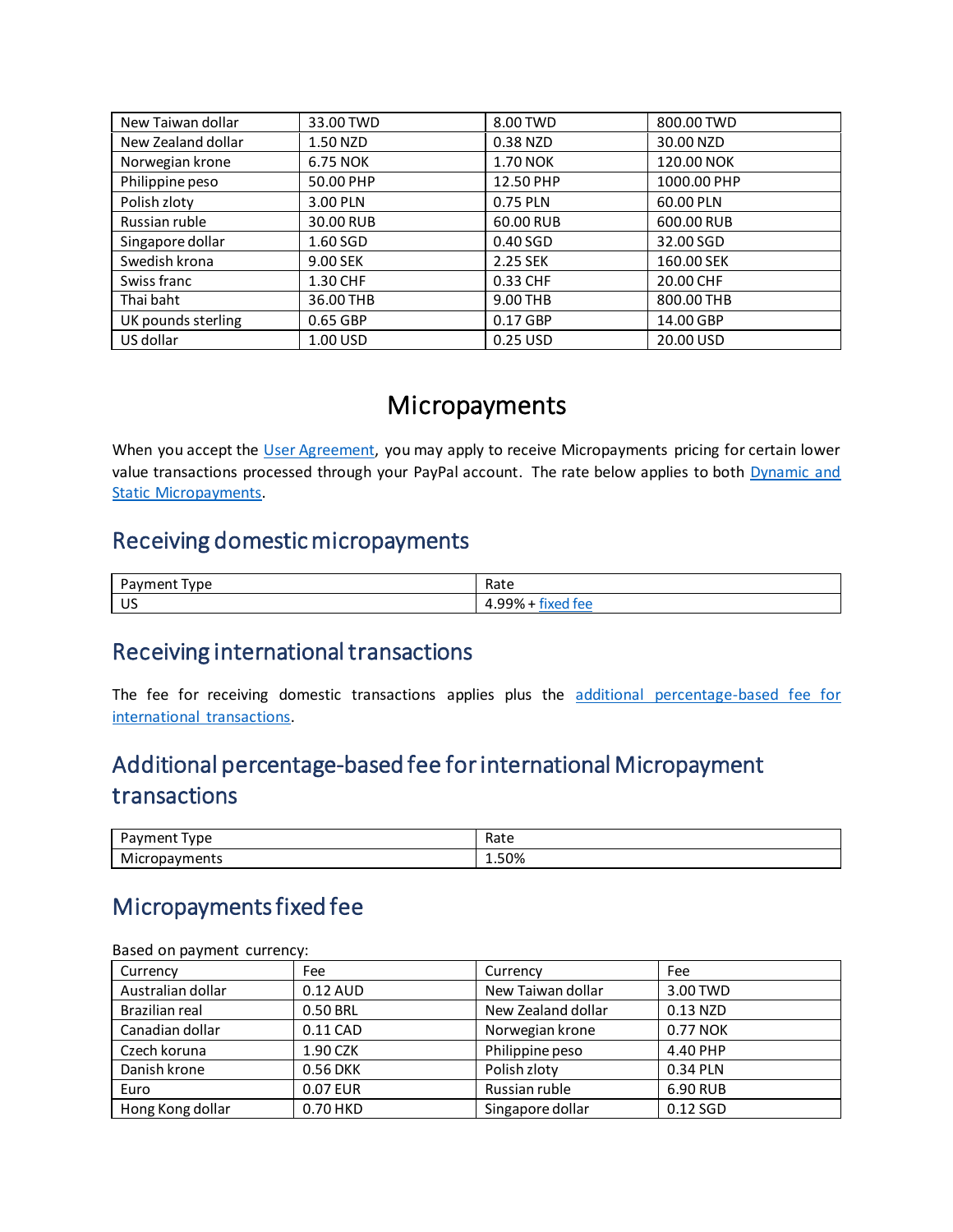| Hungarian forint   | 29.00 HUF | Swedish krona      | 0.76 SEK |
|--------------------|-----------|--------------------|----------|
| Israeli new shekel | 0.30 ILS  | Swiss franc        | 0.08 CHF |
| Japanese yen       | 9.00 JPY  | Thai baht          | 2.90 THB |
| Malaysian ringgit  | 0.40 MYR  | UK pounds sterling | 0.07 GBP |
| Mexican peso       | 1.79 MXN  | US dollar          | 0.09 USD |

# Chargeback Fees

For transactions that are not processed either through a buyer's PayPal account or through a guest checkout, we assess a settlement fee to sellers for credit and debit card transaction chargebacks (a chargeback may occur when a buyer rejects or reverses a charge on his or her card through the card issuer).

For Chargeback Protection Services applicable to PayPal's Online Card Payment Services, please see the [PayPal Online Card Payment Services Agreement.](file:///C:/Users/astohlman/Documents/2018%20LEGAL%20DOCS/FEES%20PAGES/Redesign%20Inventory%202019/•%09https:/www.paypal.com/us/webapps/mpp/ua/pocpsa-full%3flocale.x=en_US)

The chargeback fee is based on the currency received as follows:

### Chargeback fees

| Currency           | Fee          | Currency           | Fee        |
|--------------------|--------------|--------------------|------------|
| Australian dollar  | 22.00 AUD    | New Taiwan dollar  | 625.00 TWD |
| Brazilian real     | 35.00 BRL    | New Zealand dollar | 28.00 NZD  |
| Canadian dollar    | 20.00 CAD    | Norwegian krone    | 125.00 NOK |
| Czech koruna       | 400.00 CZK   | Philippine peso    | 900.00 PHP |
| Danish krone       | 120.00 DKK   | Polish zloty       | 65.00 PLN  |
| Euro               | 16.00 EUR    | Russian ruble      | 640.00 RUB |
| Hong Kong dollar   | 155.00 HKD   | Singapore dollar   | 28.00 SGD  |
| Hungarian forint   | 4,325.00 HUF | Swedish krona      | 150.00 SEK |
| Israeli new shekel | 75.00 ILS    | Swiss franc        | 22.00 CHF  |
| Japanese yen       | 1,875.00 JPY | Thai baht          | 650.00 THB |
| Malaysian ringgit  | 65.00 MYR    | UK pounds sterling | 14.00 GBP  |
| Mexican peso       | 250.00 MXN   | US dollar          | 20.00 USD  |

# Dispute Fees

<span id="page-12-0"></span>We may charge a Dispute Fee when a buyer files a dispute claim or chargeback for a transaction that was processed through the buyer's PayPal account or a PayPal checkout solution. Please see the User [Agreement](https://www.paypal.com/us/webapps/mpp/ua/useragreement-full?locale.x=en_US) for more information about Standard and High Volume Dispute fees.

Dispute fees will be applied in the currency of the original transaction.

#### Standard Dispute Fees

| Currency          | ™ee       | Currency           | Fee        |
|-------------------|-----------|--------------------|------------|
| Australian dollar | 25.00 AUD | New Taiwan dollar  | 455.00 TWD |
| Brazilian real    | 65.00 BRL | New Zealand dollar | 25.00 NZD  |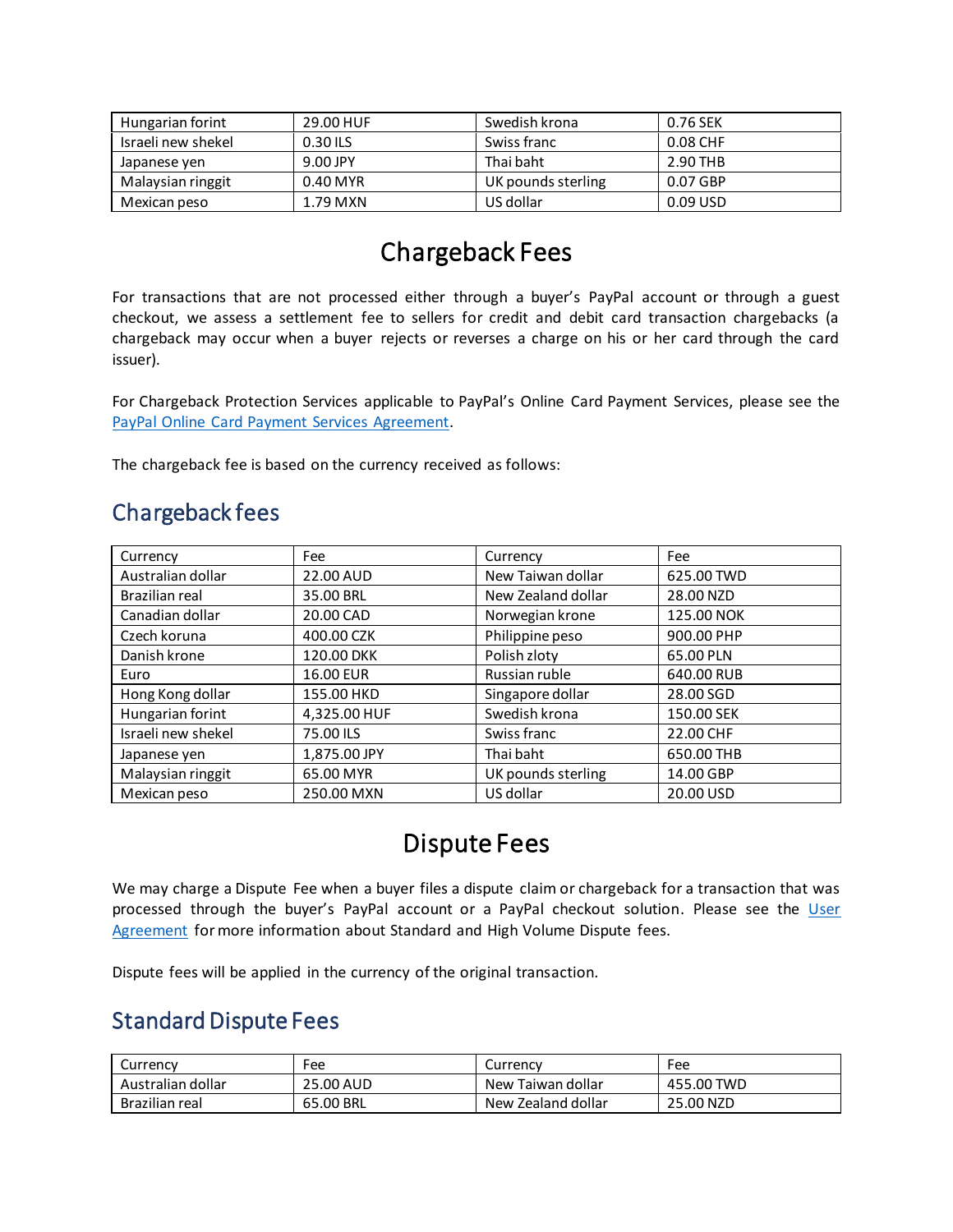| Canadian dollar    | 20.00 CAD    | Norwegian krone    | 140.00 NOK  |
|--------------------|--------------|--------------------|-------------|
| Czech koruna       | 350.00 CZK   | Philippine peso    | 760.00 PHP  |
| Danish krone       | 100.00 DKK   | Polish zloty       | 60.00 PLN   |
| Euro               | 14.00 EUR    | Russian ruble      | 1125.00 RUB |
| Hong Kong dollar   | 115.00 HKD   | Singapore dollar   | 20.00 SGD   |
| Hungarian forint   | 4,585.00 HUF | Swedish krona      | 145.00 SEK  |
| Indian Rupee       | 1080.00 INR  | Swiss franc        | 15.00 CHF   |
| Israeli new shekel | 55.00 ILS    | Thai baht          | 465.00 THB  |
| Japanese yen       | 1,630.00 JPY | UK pounds sterling | 12.00 GBP   |
| Malaysian ringgit  | 65.00 MYR    | US dollar          | 15.00 USD   |
| Mexican peso       | 300.00 MXN   |                    |             |

# High Volume Dispute Fees

| Currency           | Fee          | Currency           | Fee         |
|--------------------|--------------|--------------------|-------------|
| Australian dollar  | 50.00 AUD    | New Taiwan dollar  | 910.00 TWD  |
| Brazilian real     | 130.00 BRL   | New Zealand dollar | 50.00 NZD   |
| Canadian dollar    | 40.00 CAD    | Norwegian krone    | 280.00 NOK  |
| Czech koruna       | 700.00 CZK   | Philippine peso    | 1520.00 PHP |
| Danish krone       | 200.00 DKK   | Polish zloty       | 120.00 PLN  |
| Euro               | 28.00 EUR    | Russian ruble      | 2250.00 RUB |
| Hong Kong dollar   | 230.00 HKD   | Singapore dollar   | 40.00 SGD   |
| Hungarian forint   | 9,170.00 HUF | Swedish krona      | 290.00 SEK  |
| Indian Rupee       | 2160.00 INR  | Swiss franc        | 30.00 CHF   |
| Israeli new shekel | 110.00 ILS   | Thai baht          | 930.00 THB  |
| Japanese yen       | 3,260.00 JPY | UK pounds sterling | 24.00 GBP   |
| Malaysian ringgit  | 130.00 MYR   | US dollar          | 30.00 USD   |
| Mexican peso       | 600.00 MXN   |                    |             |

# Currency Conversions

For any of the following types of transactions involving a [currency conversion](https://www.paypal.com/us/webapps/mpp/ua/useragreement-full?locale.x=en_US#currency-conversion) by PayPal, the transaction exchange rate will also include a currency conversion spread.

### Converting payments in another currency

| Type of Transaction                                                                                                                 | <b>Currency Conversion Spread</b>                                                 |
|-------------------------------------------------------------------------------------------------------------------------------------|-----------------------------------------------------------------------------------|
| Paying for goods or services in a currency<br>other than the currency the goods or services<br>are listed in.                       | 4.00%, or such other amount as may be disclosed<br>to you during the transaction. |
| Sending money to a friend or family member<br>such that they receive a different currency<br>from the currency in which you pay.    |                                                                                   |
| Sending money using PayPal Payouts such<br>that your recipients receive a different<br>currency from the currency in which you pay. |                                                                                   |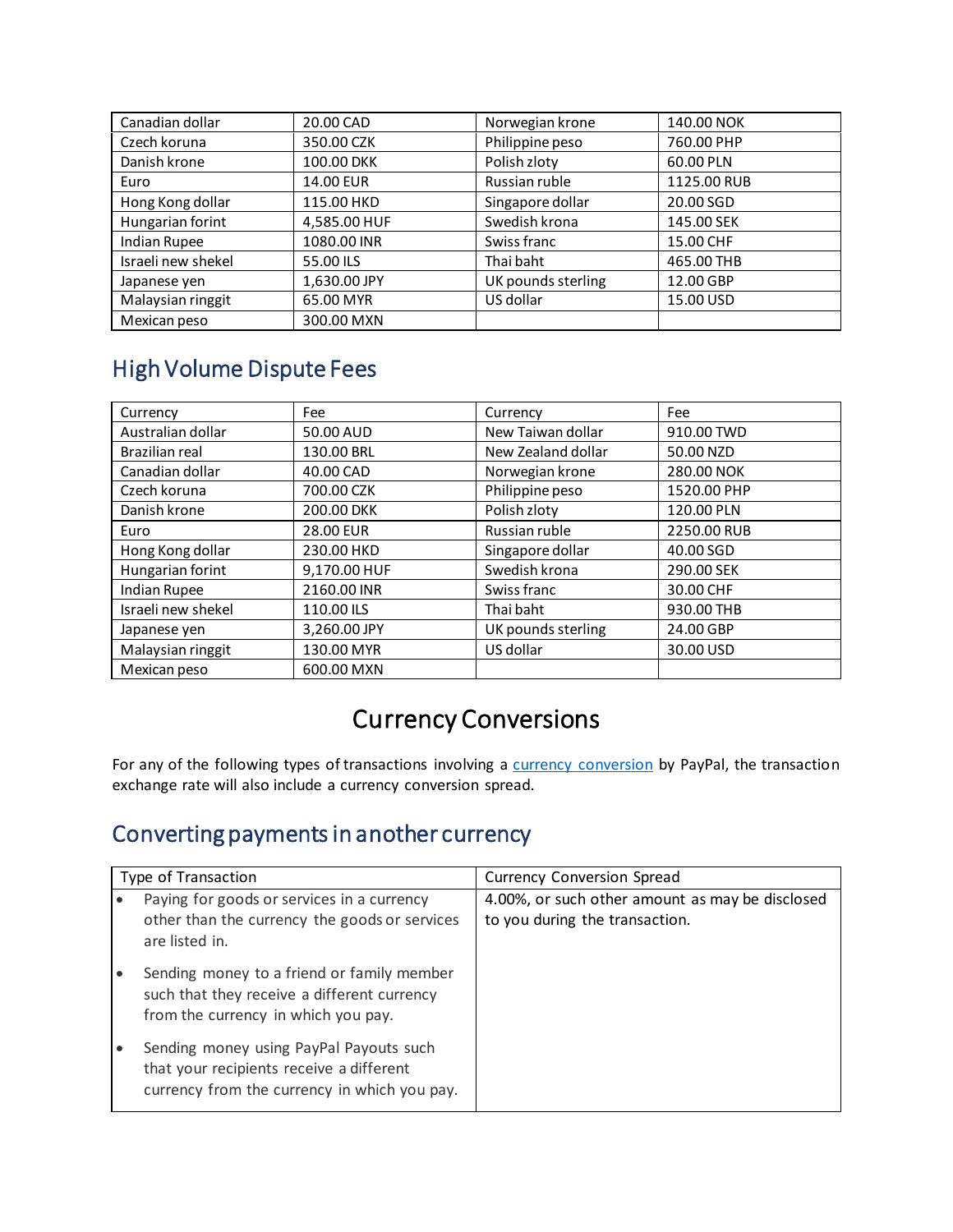| ▎● | All other transactions | 3.00%, or such other amount as may be disclosed |
|----|------------------------|-------------------------------------------------|
|    |                        | to you during the transaction.                  |

# E-check Fees

Sometimes the sender of a payment you receive may use an E-check as a means of funding that payment from their bank account, in order to send it from their PayPal account. Please see the [user agreement](https://www.paypal.com/uk/webapps/mpp/ua/useragreement-full?locale.x=en_GB) for more information about E-check. When you receive an E-check funded payment we apply the fee you agreed to pay to receive the payment up to a monetary cap indicated below (based on the currency received):

### Receiving E-check fees

| Pavment<br>'vpe                   | Rate                                        |
|-----------------------------------|---------------------------------------------|
| Per each<br>i payment transaction | cion Rates<br><b>Commercial</b><br>'ransacı |

### Maximum fee cap for E-checks

| Currency              | Maximum fee cap |
|-----------------------|-----------------|
| Australian dollar     | 300.00 AUD      |
| <b>Brazilian real</b> | 500.00 BRL      |
| Canadian dollar       | 300.00 CAD      |
| Czech koruna          | 5000.00 CZK     |
| Danish krone          | 1500.00 DKK     |
| Euro                  | 200.00 EUR      |
| Hong Kong dollar      | 2500.00 HKD     |
| Hungarian forint      | 54,000.00 HUF   |
| Israeli new shekel    | 1100.00 ILS     |
| Japanese yen          | 24,000.00 JPY   |
| Malaysian ringgit     | 1000.00 MYR     |
| Mexican peso          | 3500.00 MXN     |
| New Taiwan dollar     | 9000.00 TWD     |
| New Zealand dollar    | 400.00 NZD      |
| Norwegian krone       | 1600.00 NOK     |
| Philippine peso       | 13,000.00 PHP   |
| Polish zloty          | 800.00 PLN      |
| Russian ruble         | 12,000.00 RUB   |
| Singapore dollar      | 400.00 SGD      |
| Swedish krona         | 1800.00 SEK     |
| Swiss franc           | 300.00 CHF      |
| Thai baht             | 9000.00 THB     |
| UK pounds sterling    | 200.00 GBP      |
| US dollar             | 300.00 USD      |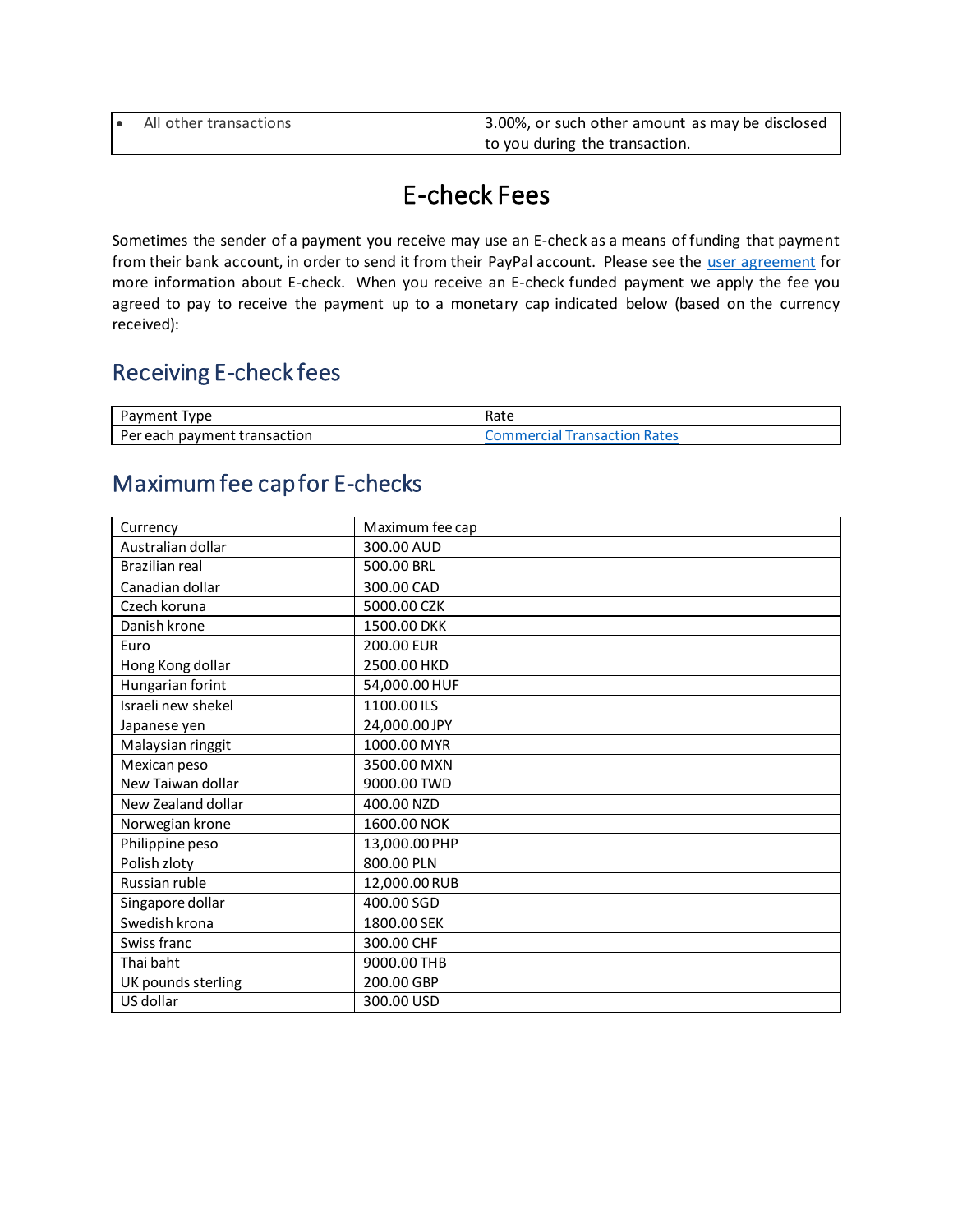# Withdrawal Out of PayPal

You can typically withdraw money out of PayPal by standard withdrawals/transfers to your linked bank account or eligible cards. A currency conversion (and **currency conversion fees**) may also apply.

# Withdrawing a balance from a business PayPal account

| Withdrawal/Transfer to | Withdrawal/Transfer Type             | Rate                                    |
|------------------------|--------------------------------------|-----------------------------------------|
| Bank account           | Local Account                        | No Fee (when no currency                |
|                        | With eligible linked bank            | conversion is involved)                 |
|                        | account                              |                                         |
|                        | Instant                              | 1.50% of amount transferred             |
|                        | Withdrawal limits apply<br>$\bullet$ | <b>Minimum and Maximum</b><br>$\bullet$ |
|                        |                                      | fees apply based on the                 |
|                        |                                      | card withdrawal currency,               |
|                        |                                      | in the table below                      |
| Cards                  | Instant                              | 1.50% of amount transferred             |
|                        | With eligible linked debit           | <b>Minimum and Maximum</b>              |
|                        | card                                 | fees apply based on the                 |
|                        | Withdrawal limits apply<br>$\bullet$ | card withdrawal currency,               |
|                        |                                      | in the table below                      |

### <span id="page-15-0"></span>Withdrawal Limits – Instant Transfer for Bank

| יחוומים         | (up to)                 |
|-----------------|-------------------------|
| uuenc           | Maximum                 |
| iction<br>ansac | 000.00 USD,<br>ີ່<br>-- |

### <span id="page-15-1"></span>Withdrawal Limits – Instant Transfer for Cards

| Frequency       | Maximum (up to) |
|-----------------|-----------------|
| Per transaction | 50,000.00 USD   |
| Per dav         | 100,000.00 USD  |
| Per week        | 250,000.00 USD  |
| Per month       | 500,000.00 USD  |

# Minimum and Maximum fees – Instant Transfer

Based on withdrawal currency:

| ∽<br>Currency            | Mi<br>lınımum<br>Fee | Maximum<br>Fee |
|--------------------------|----------------------|----------------|
| $\sim$<br>, dollar<br>ັບ | USD<br>. .           | 15.00 USD      |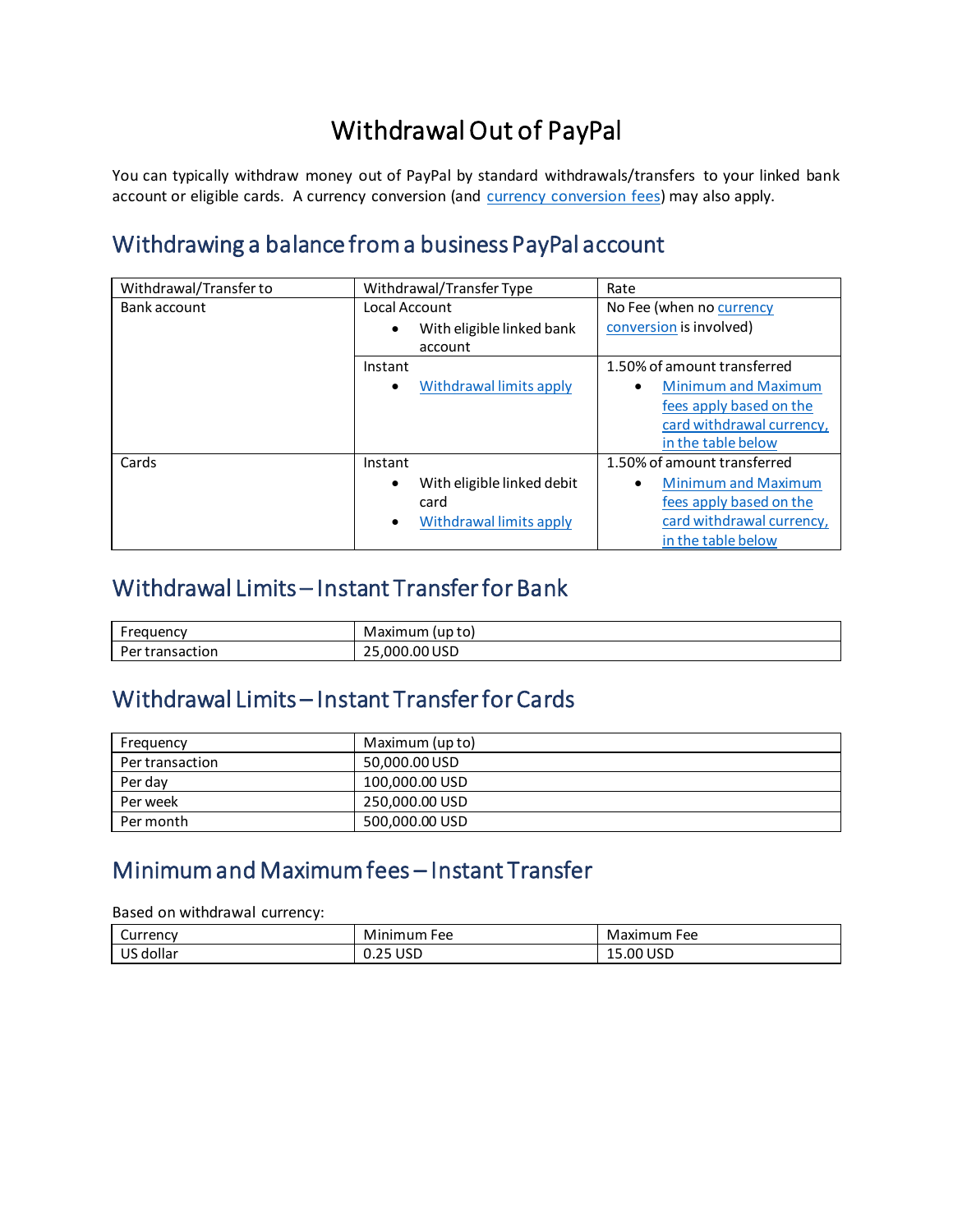# Other Merchant Fees

Included below are fees associated with events, requests, or actions that may happen when you use your account.

### Other Fees

| Activity                              | Description                             | Rate                                                                                                                                                                                                            |  |
|---------------------------------------|-----------------------------------------|-----------------------------------------------------------------------------------------------------------------------------------------------------------------------------------------------------------------|--|
| Bank Return on                        | This fee is charged when a              | No Fee                                                                                                                                                                                                          |  |
| Withdrawal/Transfer out of PayPal     | withdrawal/transfer out of PayPal       |                                                                                                                                                                                                                 |  |
|                                       | is attempted by a user and it fails     |                                                                                                                                                                                                                 |  |
|                                       | because incorrect bank account          |                                                                                                                                                                                                                 |  |
|                                       | information or delivery information     |                                                                                                                                                                                                                 |  |
|                                       | is provided.                            |                                                                                                                                                                                                                 |  |
| <b>Commercial Transaction Refunds</b> | <b>Full Refunds</b>                     | If you refund a<br>$\bullet$<br><b>Commercial Transaction</b><br>payment, there are no<br>fees to make the refund,<br>but the fees you originally<br>paid to receive the<br>payment are not returned<br>to you. |  |
|                                       | <b>Partial Refunds</b>                  | If you refund a<br>$\bullet$<br><b>Commercial Transaction</b><br>payment, there are no<br>fees to make the refund,<br>but the fees you originally<br>paid to receive the<br>payment are not returned<br>to you. |  |
| Credit Card and Debit Card            | Some users, in order to increase        | See Credit Card and Debit Card Link                                                                                                                                                                             |  |
| Confirmation(s)                       | their sending limit or as PayPal may    | and Confirmation Table below.                                                                                                                                                                                   |  |
|                                       | determine, may be charged a             |                                                                                                                                                                                                                 |  |
|                                       | Credit Card and Debit Card Link and     |                                                                                                                                                                                                                 |  |
|                                       | Confirmation fee. This amount will      |                                                                                                                                                                                                                 |  |
|                                       | be refunded when you successfully       |                                                                                                                                                                                                                 |  |
|                                       | complete the credit card or debit       |                                                                                                                                                                                                                 |  |
|                                       | card verification process.              |                                                                                                                                                                                                                 |  |
| PayPal Business Debit MasterCard      | Use of the PayPal Business Debit        | Please see our PayPal Business                                                                                                                                                                                  |  |
|                                       | MasterCard is subject to eligibility,   | <b>Debit MasterCard Cardholder</b>                                                                                                                                                                              |  |
|                                       | application, approval by PayPal and     | <b>Agreement and Privacy Notice</b>                                                                                                                                                                             |  |
|                                       | your acceptance of the terms.           |                                                                                                                                                                                                                 |  |
| PayPal Cash MasterCard                | Use of the PayPal Cash MasterCard       | Please see our PayPal Cash                                                                                                                                                                                      |  |
|                                       | is subject to eligibility, application, | <b>MasterCard Cardholder Agreement</b>                                                                                                                                                                          |  |
|                                       | approval by PayPal and your             |                                                                                                                                                                                                                 |  |
|                                       | acceptance of the terms.                |                                                                                                                                                                                                                 |  |

# <span id="page-16-0"></span>Credit Card and Debit Card Link and Confirmation Table

| ه ۵۰<br>P<br>2.025<br>$\sim$<br>nr<br>יי<br>՝ լա<br>ີ<br>ิ<br>. . |
|-------------------------------------------------------------------|
|-------------------------------------------------------------------|